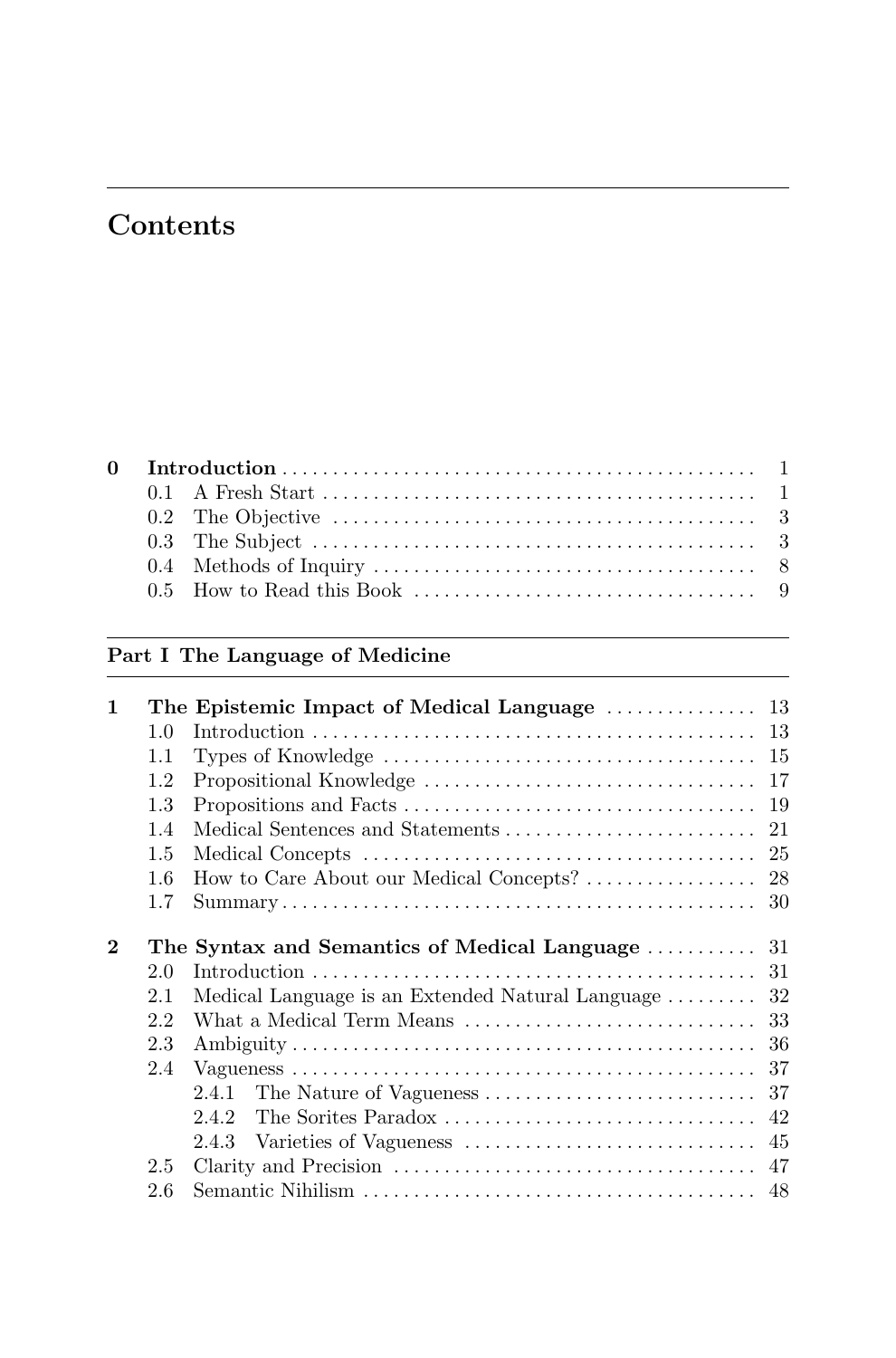|   | 2.7                                           |                                                                                                                                                                                                                                                                           | 51                                                             |
|---|-----------------------------------------------|---------------------------------------------------------------------------------------------------------------------------------------------------------------------------------------------------------------------------------------------------------------------------|----------------------------------------------------------------|
| 3 | 3.0<br>3.1<br>3.2<br>3.3<br>3.4<br>3.5<br>3.6 | The Pragmatics of Medical Language<br>3.3.1<br>3.3.2<br>The Pragmatic Impact of Medical Language<br>The Communal Origin of Medical Language                                                                                                                               | 53<br>53<br>53<br>54<br>55<br>56<br>56<br>58<br>59<br>60       |
| 4 | 4.0<br>4.1<br>4.2<br>4.3<br>4.4               | 4.3.1<br>Medical Nomenclatures<br>4.3.2<br>International Classification of Diseases $(ICD)$<br>Systematized Nomenclature of Medicine (SNOMED)<br>4.3.3<br>GALEN, GRAIL, UMLS, MeSH, et al.<br>4.3.4                                                                       | 61<br>61<br>61<br>62<br>63<br>64<br>65<br>67<br>67<br>68       |
| 5 | 5.0<br>5.1<br>$5.2\,$<br>5.3<br>5.4<br>5.5    | Varieties of Medical Concepts<br>Qualitative, Comparative, and Quantitative Concepts $\dots\dots$<br>Individual Concepts<br>5.1.1<br>Qualitative Concepts<br>5.1.2<br>5.1.3<br>5.1.4<br>Dispositional Terms in Medicine<br>Linguistic and Numerical Variables in Medicine | 69<br>69<br>70<br>70<br>71<br>77<br>82<br>88<br>90<br>91<br>92 |
| 6 | 6.0<br>6.2<br>6.3                             | 6.3.1<br>6.3.2<br>6.3.3<br>6.3.4                                                                                                                                                                                                                                          | 94<br>96<br>97<br>99                                           |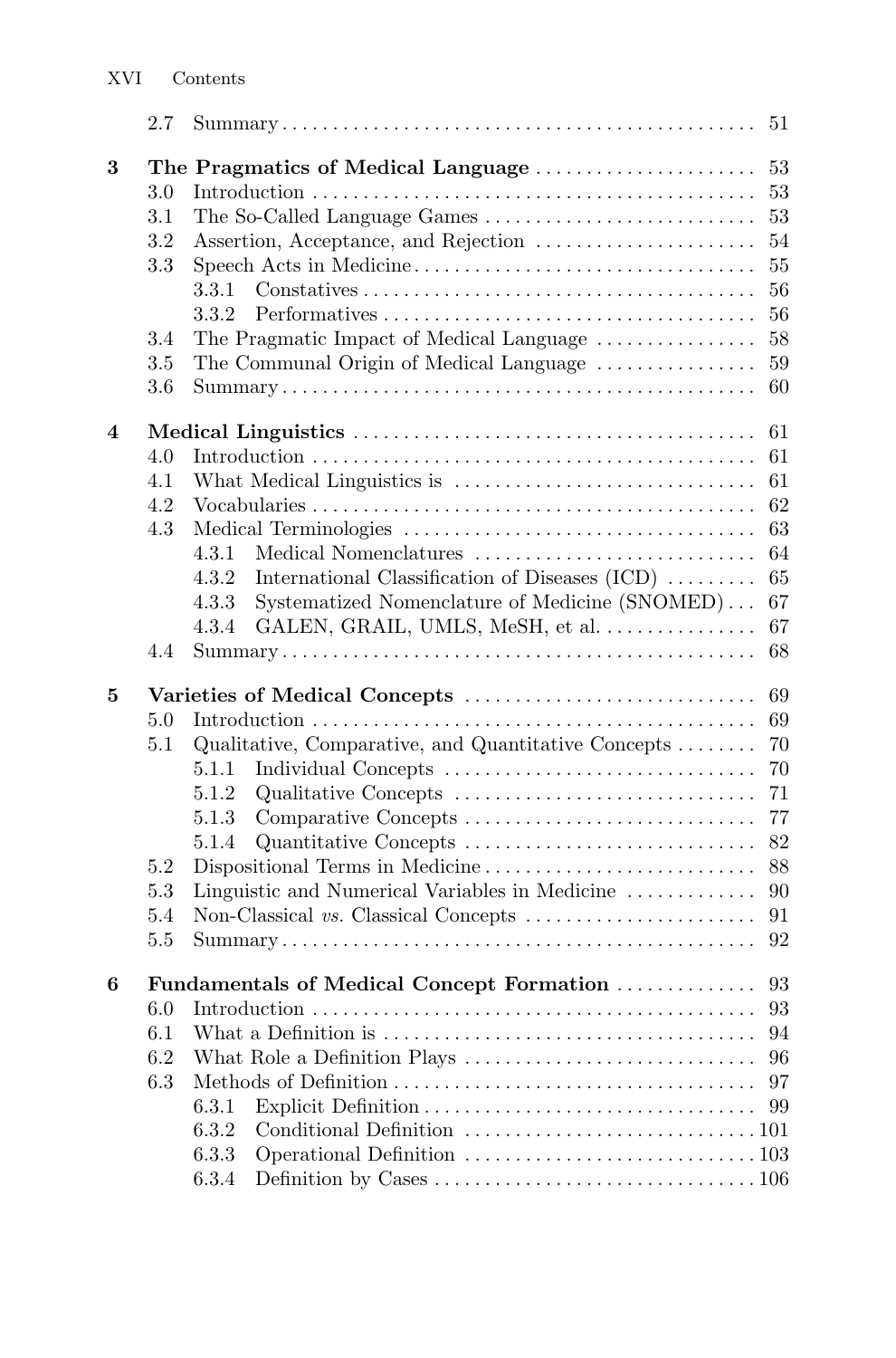|  | 6.4 What an Explication is $\dots \dots \dots \dots \dots \dots \dots \dots \dots \dots \dots \dots \dots 115$ |  |
|--|----------------------------------------------------------------------------------------------------------------|--|
|  |                                                                                                                |  |
|  |                                                                                                                |  |
|  |                                                                                                                |  |
|  |                                                                                                                |  |

#### **Part II Medical Praxiology**

| 7 |     |       |                                                                                                           |
|---|-----|-------|-----------------------------------------------------------------------------------------------------------|
|   | 7.0 |       |                                                                                                           |
|   | 7.1 |       |                                                                                                           |
|   | 7.2 |       |                                                                                                           |
|   |     | 7.2.0 |                                                                                                           |
|   |     | 7.2.1 | The Living Body $\dots \dots \dots \dots \dots \dots \dots \dots \dots \dots \dots \dots 124$             |
|   |     | 7.2.2 |                                                                                                           |
|   |     | 7.2.3 |                                                                                                           |
|   |     | 7.2.4 | $Summary. \ldots \ldots \ldots \ldots \ldots \ldots \ldots \ldots \ldots \ldots \ldots \ldots \ldots 164$ |
|   | 7.3 |       |                                                                                                           |
|   |     | 7.3.0 |                                                                                                           |
|   |     | 7.3.1 |                                                                                                           |
|   |     | 7.3.2 |                                                                                                           |
|   |     | 7.3.3 |                                                                                                           |
|   |     | 7.3.4 | Disease, Health, and Illness Violate Classical Logic $\ldots$ 210                                         |
|   |     | 7.3.5 |                                                                                                           |
|   | 7.4 |       |                                                                                                           |
|   |     | 7.4.0 |                                                                                                           |
|   |     | 7.4.1 | Symptomatology $\ldots \ldots \ldots \ldots \ldots \ldots \ldots \ldots \ldots \ldots \ldots 213$         |
|   |     | 7.4.2 |                                                                                                           |
|   |     | 7.4.3 |                                                                                                           |
|   |     | 7.4.4 |                                                                                                           |
|   |     | 7.4.5 |                                                                                                           |
|   | 7.5 |       |                                                                                                           |
|   |     | 7.5.0 |                                                                                                           |
|   |     | 7.5.1 | Cause and Causation $\ldots \ldots \ldots \ldots \ldots \ldots \ldots \ldots \ldots$ 239                  |
|   |     | 7.5.2 |                                                                                                           |
|   |     | 7.5.3 |                                                                                                           |
|   |     | 7.5.4 |                                                                                                           |
|   |     | 7.5.5 |                                                                                                           |
| 8 |     |       |                                                                                                           |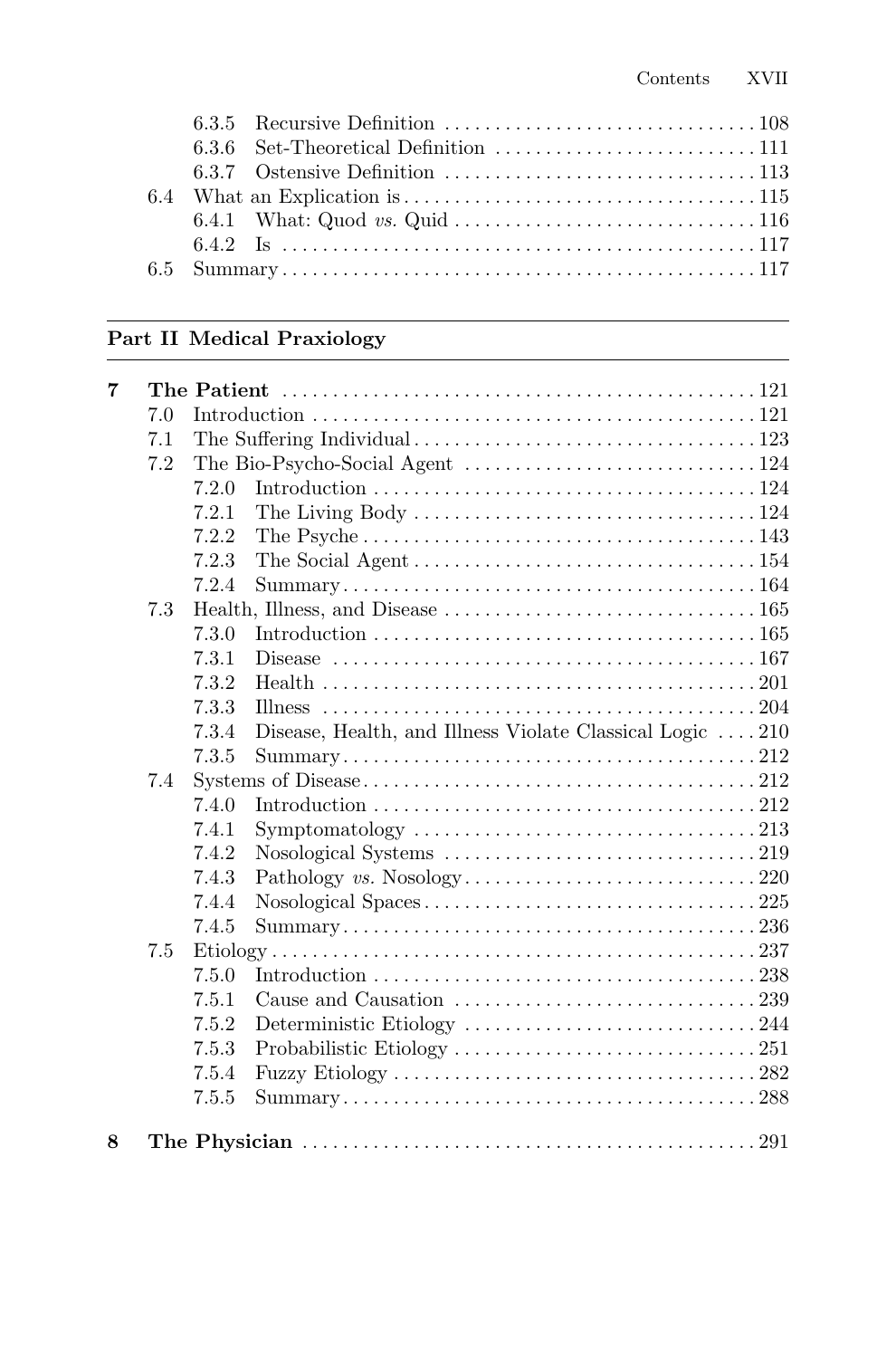| 9 |     |       |                                                                                                      |  |
|---|-----|-------|------------------------------------------------------------------------------------------------------|--|
|   | 9.0 |       |                                                                                                      |  |
|   | 9.1 |       |                                                                                                      |  |
|   |     | 9.1.0 |                                                                                                      |  |
|   |     | 9.1.1 |                                                                                                      |  |
|   |     | 9.1.2 | Dynamic, Branching Clinical Questionnaires 301                                                       |  |
|   |     | 9.1.3 |                                                                                                      |  |
|   |     | 9.1.4 |                                                                                                      |  |
|   |     | 9.1.5 |                                                                                                      |  |
|   | 9.2 |       |                                                                                                      |  |
|   |     | 9.2.0 |                                                                                                      |  |
|   |     | 9.2.1 | The Clinical Goal $\ldots \ldots \ldots \ldots \ldots \ldots \ldots \ldots \ldots \ldots \ldots 317$ |  |
|   |     | 9.2.2 | The Logical Structure of Medical Statements 324                                                      |  |
|   |     | 9.2.3 | Action Indication and Contra-Indication 326                                                          |  |
|   |     | 9.2.4 |                                                                                                      |  |
|   |     | 9.2.5 | The Computability of Differential Indication 334                                                     |  |
|   |     | 9.2.6 |                                                                                                      |  |
|   |     | 9.2.7 | The Syntax of Diagnosis $\dots\dots\dots\dots\dots\dots\dots\dots\dots343$                           |  |
|   |     | 9.2.8 |                                                                                                      |  |
|   |     | 9.2.9 |                                                                                                      |  |
|   |     |       |                                                                                                      |  |
|   |     |       |                                                                                                      |  |
|   |     |       |                                                                                                      |  |
|   |     |       |                                                                                                      |  |
|   |     |       |                                                                                                      |  |
|   | 9.3 |       |                                                                                                      |  |
|   |     | 9.3.0 |                                                                                                      |  |
|   |     | 9.3.1 | The Clinical Role of Prognosis 367                                                                   |  |
|   |     | 9.3.2 |                                                                                                      |  |
|   |     | 9.3.3 |                                                                                                      |  |
|   |     | 9.3.4 |                                                                                                      |  |
|   |     | 9.3.5 |                                                                                                      |  |
|   | 9.4 |       |                                                                                                      |  |
|   |     | 9.4.0 |                                                                                                      |  |
|   |     | 9.4.1 |                                                                                                      |  |
|   |     | 9.4.2 | Expected Value Therapeutic Decision-Making 373                                                       |  |
|   |     | 9.4.3 | Treatment Threshold Probability 376                                                                  |  |
|   |     | 9.4.4 |                                                                                                      |  |
|   |     | 9.4.5 |                                                                                                      |  |
|   |     | 9.4.6 |                                                                                                      |  |
|   | 9.5 |       |                                                                                                      |  |
|   |     | 9.5.0 |                                                                                                      |  |
|   |     | 9.5.1 |                                                                                                      |  |
|   |     | 9.5.2 | Prevention is Goal-Driven Practice 397                                                               |  |
|   |     | 9.5.3 |                                                                                                      |  |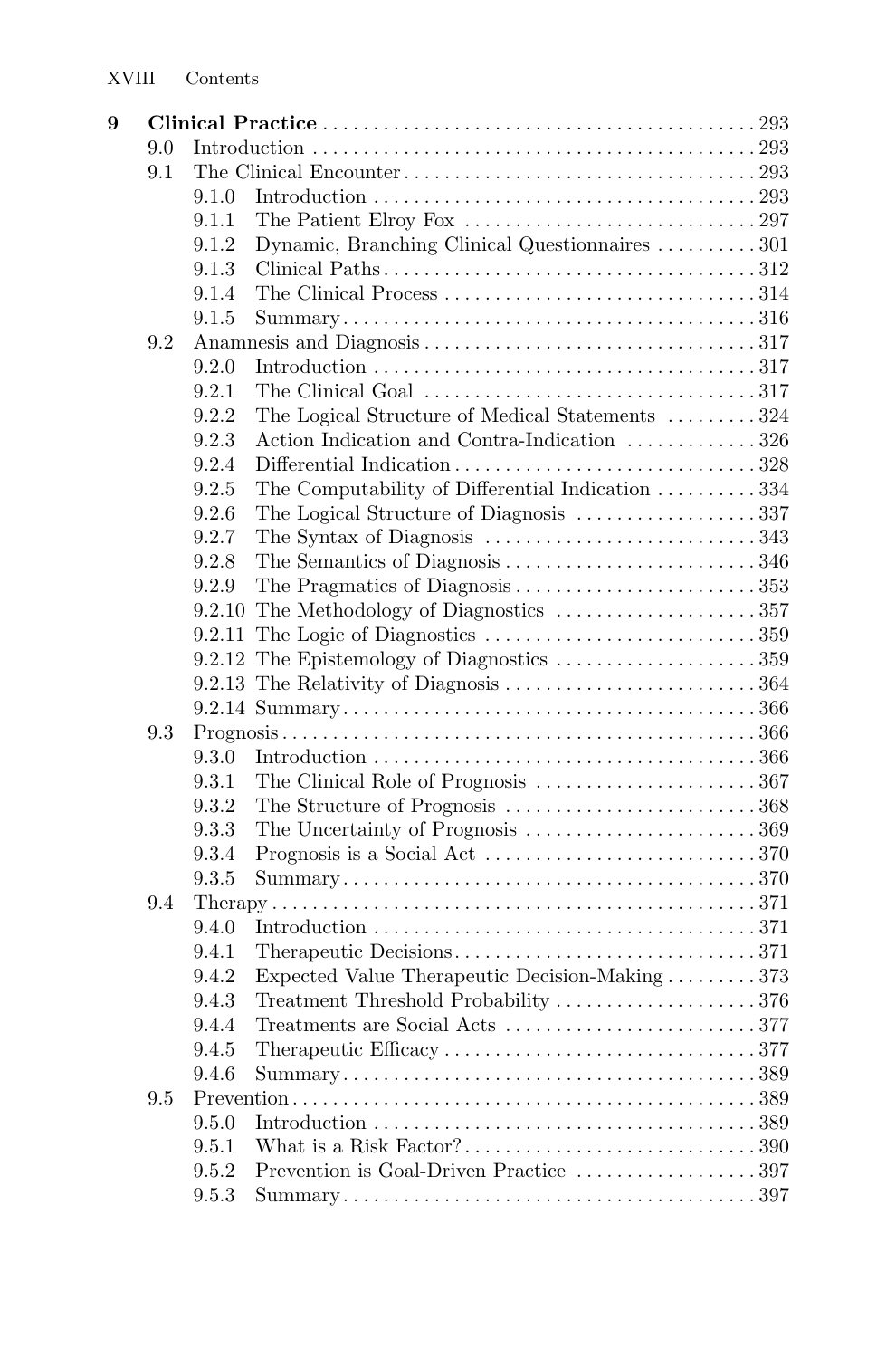# **Part III Medical Epistemology**

| 10 | The Architecture of Medical Knowledge  401                |
|----|-----------------------------------------------------------|
|    |                                                           |
|    | 10.1 Detachment of Medical Knowledge from the Knower  402 |
|    |                                                           |
|    |                                                           |
|    |                                                           |
|    |                                                           |
|    |                                                           |
|    |                                                           |
|    |                                                           |
|    |                                                           |
|    |                                                           |
|    |                                                           |
|    | 10.4.3 The Semantic View of Theories 447                  |
|    | 10.4.4 Theory-Nets and Intertheoretic Relations 447       |
|    |                                                           |
|    |                                                           |
|    |                                                           |
| 11 |                                                           |
|    |                                                           |
|    | 11.1 Shallow and Deep Medical Knowledge 464               |
|    |                                                           |
|    |                                                           |
|    |                                                           |
|    |                                                           |
|    |                                                           |
|    |                                                           |
|    |                                                           |
|    |                                                           |
| 12 | The Semantics and Pragmatics of Medical Knowledge  479    |
|    |                                                           |
|    |                                                           |
|    |                                                           |
|    |                                                           |
|    | 12.1.3 Are There Justified True Beliefs in Medicine? 506  |
|    |                                                           |
|    |                                                           |
|    |                                                           |
|    |                                                           |
|    |                                                           |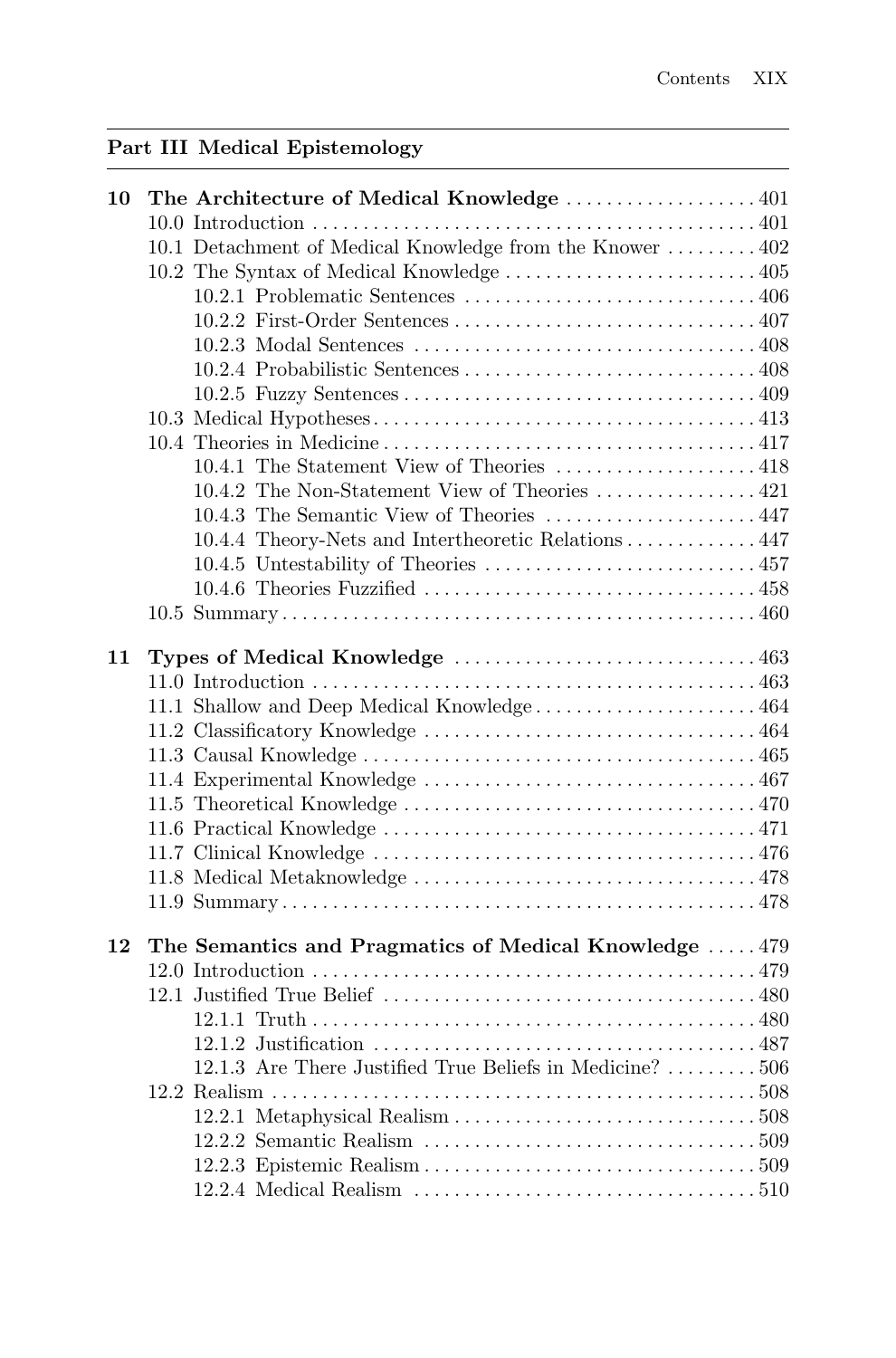|    | 12.4 Beyond Realism and Anti-Realism in Medicine 516                              |
|----|-----------------------------------------------------------------------------------|
|    |                                                                                   |
|    |                                                                                   |
|    |                                                                                   |
|    | 12.5.1 Logical Empiricism and Critical Rationalism 519                            |
|    |                                                                                   |
|    |                                                                                   |
|    |                                                                                   |
|    |                                                                                   |
|    |                                                                                   |
| 13 |                                                                                   |
|    |                                                                                   |
|    |                                                                                   |
|    | 13.1 Experiments as Epistemic Assembly Lines 552                                  |
|    |                                                                                   |
|    | 13.2.1 An Experiment is a Production System 557                                   |
|    | 13.2.2 An Experiment is an Epistemic Machine 559                                  |
|    |                                                                                   |
|    | 13.3.1 The Engineering of Materials $\dots\dots\dots\dots\dots\dots\dots\dots563$ |
|    |                                                                                   |
|    |                                                                                   |
|    |                                                                                   |
|    |                                                                                   |

### **Part IV Medical Deontics**

| 14 |                                                         |
|----|---------------------------------------------------------|
|    |                                                         |
|    |                                                         |
|    |                                                         |
|    |                                                         |
|    |                                                         |
| 15 |                                                         |
|    |                                                         |
|    |                                                         |
|    | 15.2 Common Morality as a Deontic-Social Institution588 |
|    |                                                         |
|    | 15.4 The Deontic Construction of Prototype Diseases592  |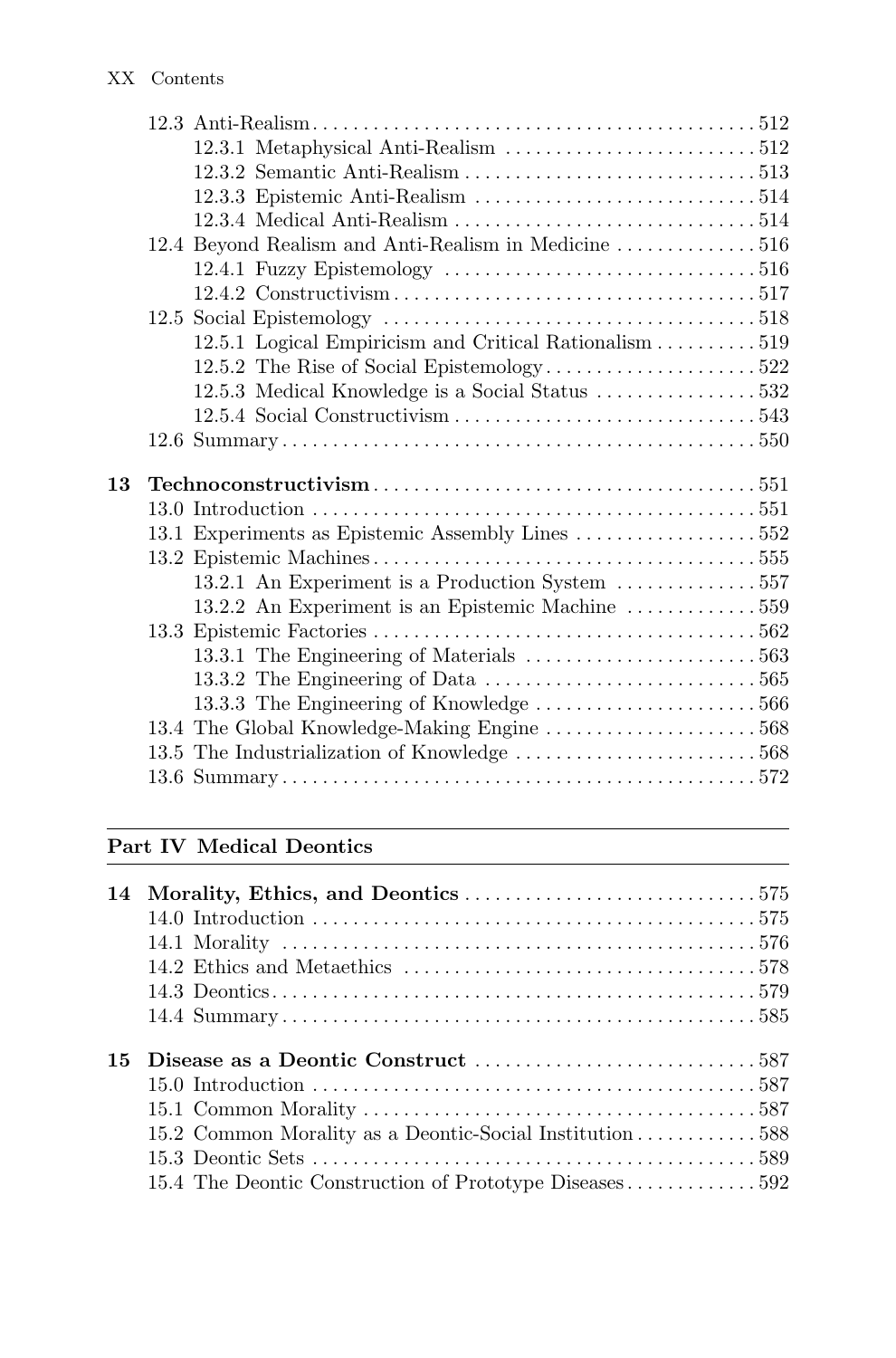## **Part V Medical Logic**

| 17 |  |
|----|--|
|    |  |
|    |  |
|    |  |
|    |  |
|    |  |
|    |  |
|    |  |
|    |  |
|    |  |
|    |  |
|    |  |
|    |  |
|    |  |
|    |  |
|    |  |
|    |  |
|    |  |
|    |  |
|    |  |
|    |  |
|    |  |
|    |  |
|    |  |
| 18 |  |
|    |  |
|    |  |
|    |  |
|    |  |
|    |  |
|    |  |
|    |  |
|    |  |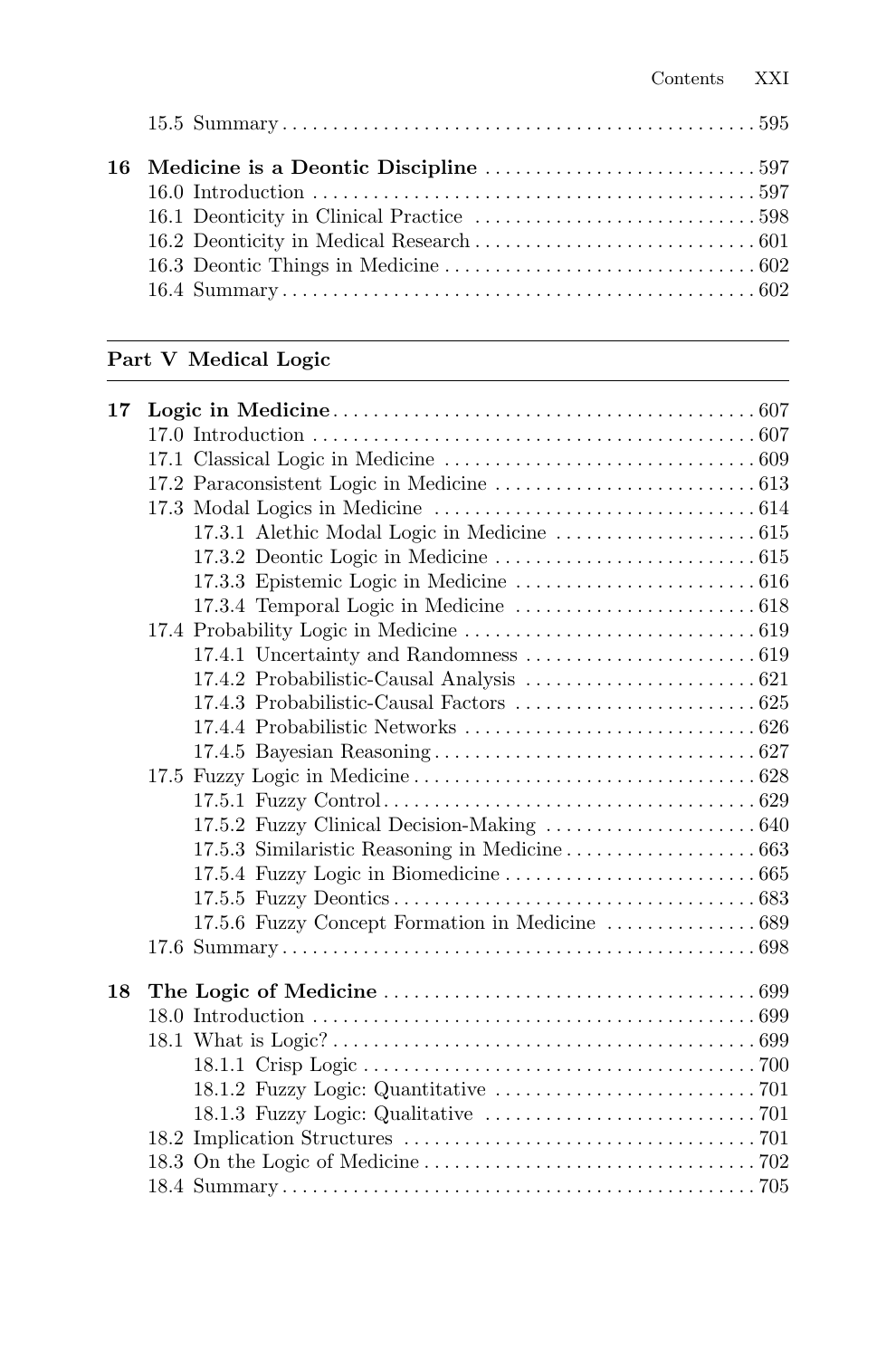### **Part VI Medical Artificial Intelligence**

| 19 |                                                           |
|----|-----------------------------------------------------------|
|    |                                                           |
|    |                                                           |
|    | 19.2 Then Came Probability Theory and Decision Theory711  |
|    | 19.3 And a New Field of Research and Practice Emerged 712 |
|    |                                                           |
|    |                                                           |
| 20 |                                                           |
|    |                                                           |
|    |                                                           |
|    | 20.1.1 MYCIN, CASNET, INTERNIST-1, QMR, DXplain717        |
|    |                                                           |
|    |                                                           |
|    |                                                           |
|    |                                                           |
|    |                                                           |
|    |                                                           |
|    |                                                           |
|    |                                                           |
|    |                                                           |
| 21 |                                                           |
|    |                                                           |
|    |                                                           |
|    |                                                           |
|    |                                                           |
|    |                                                           |
|    |                                                           |
|    |                                                           |
|    |                                                           |

# **Part VII Medical Metaphysics**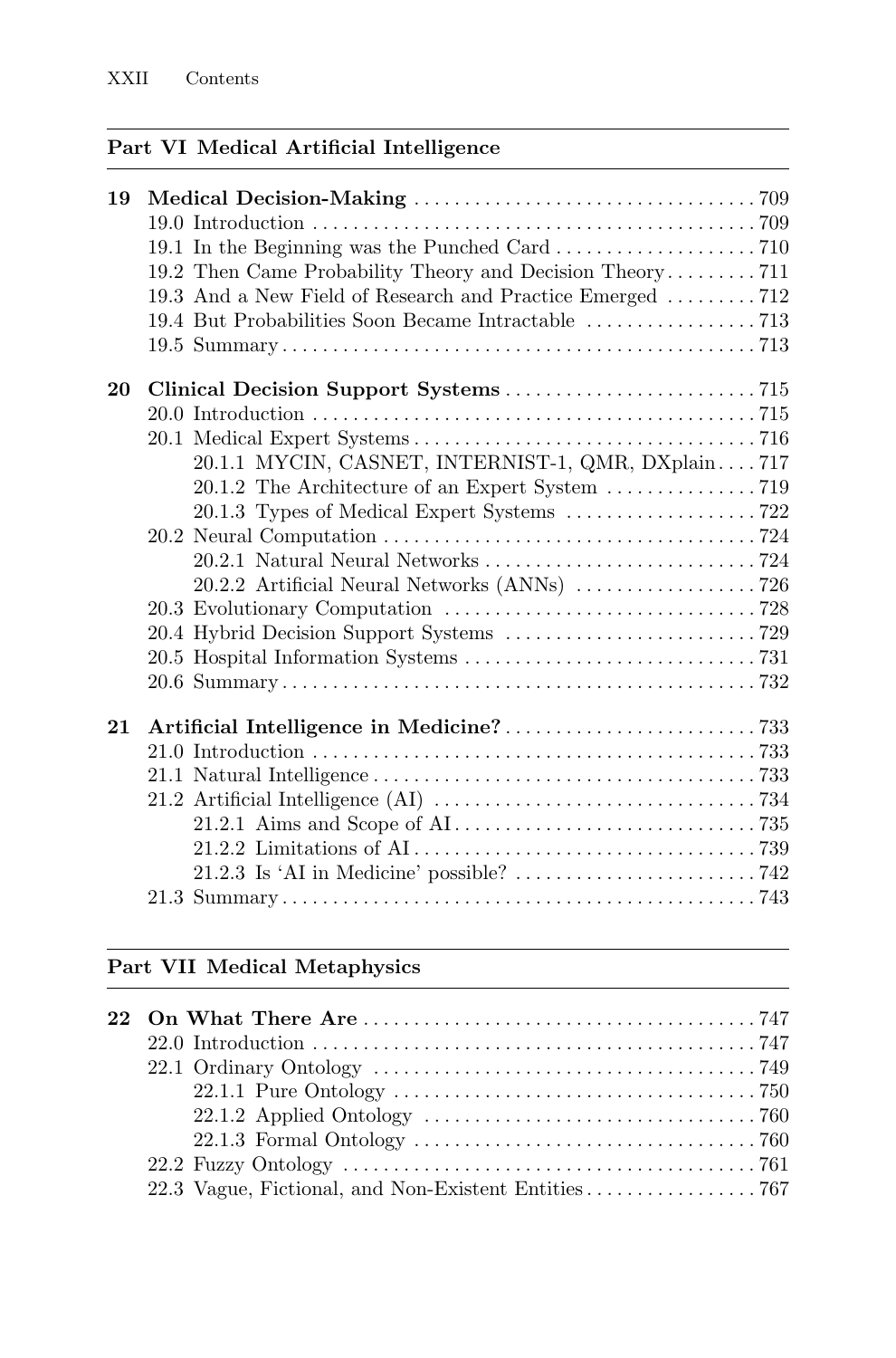| 23 |                                                         |
|----|---------------------------------------------------------|
|    |                                                         |
|    |                                                         |
|    | 23.1.1 Ontological Commitments of Medical Knowledge 774 |
|    | 23.1.2 Medically Relevant Ontological Categories 776    |
|    |                                                         |
|    |                                                         |
|    |                                                         |
|    |                                                         |
|    |                                                         |
|    |                                                         |
|    |                                                         |
|    |                                                         |
|    |                                                         |
|    |                                                         |
|    |                                                         |
|    |                                                         |
|    |                                                         |
|    |                                                         |
|    |                                                         |
|    |                                                         |
|    |                                                         |
| 24 |                                                         |
|    |                                                         |
|    |                                                         |
|    |                                                         |
|    |                                                         |
|    |                                                         |
|    |                                                         |
|    |                                                         |
|    |                                                         |
|    |                                                         |
|    |                                                         |
|    |                                                         |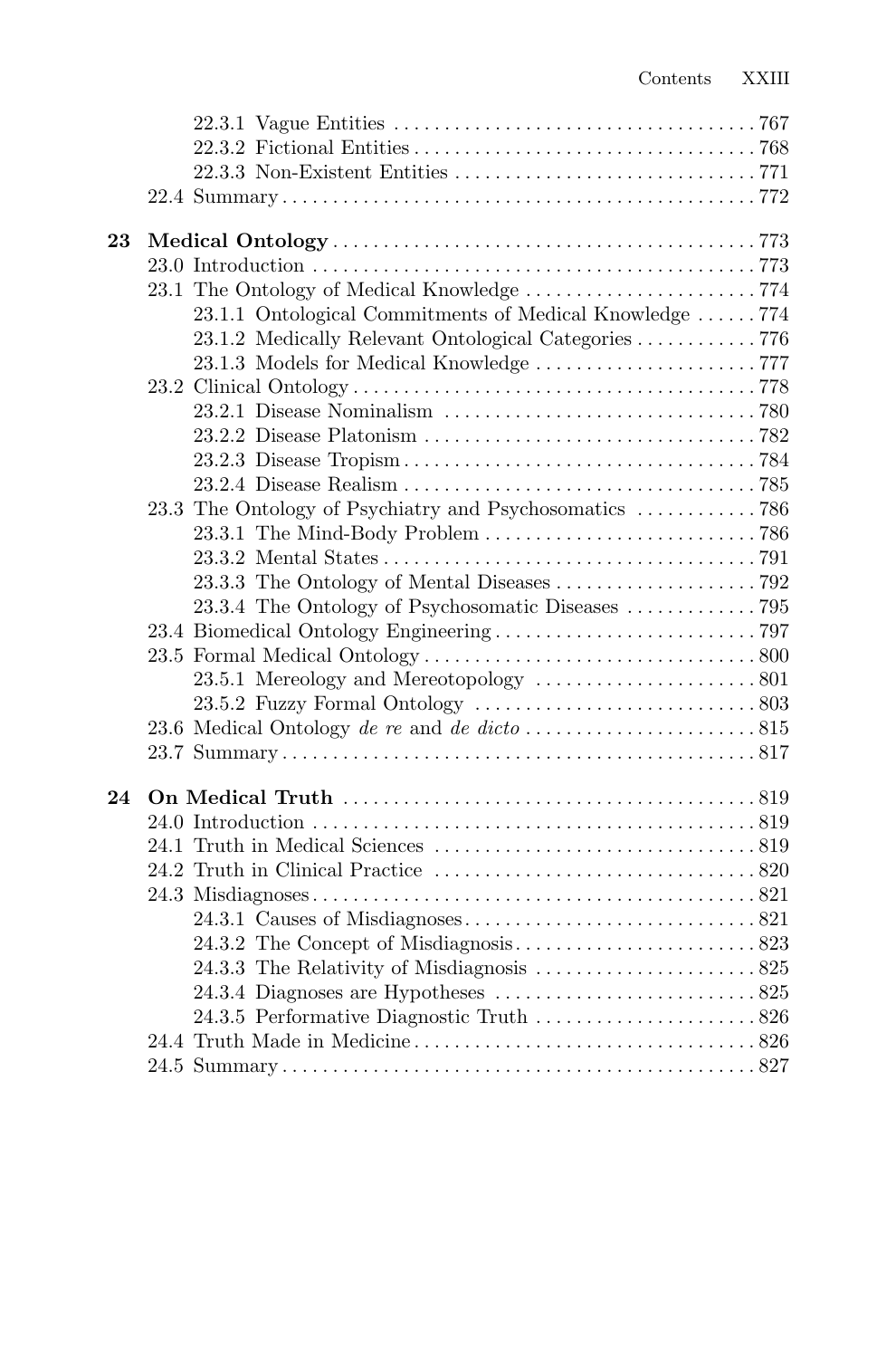| 25 |                                                                                  |
|----|----------------------------------------------------------------------------------|
|    |                                                                                  |
|    |                                                                                  |
|    |                                                                                  |
|    |                                                                                  |
|    |                                                                                  |
|    |                                                                                  |
|    |                                                                                  |
|    |                                                                                  |
|    |                                                                                  |
|    | 25.5.4 Relationships Between Biomedicine and Clinical Medicine 842               |
|    |                                                                                  |
|    | 25.6.1 Clinical Practice is Practiced Morality $\ldots \ldots \ldots \ldots 843$ |
|    |                                                                                  |
|    |                                                                                  |
|    | 25.7.1 Medicine is in Transition to an Engineering Science  846                  |
|    | 25.7.2 Medicine Toward Anthropotechnology and Posthumanity 851                   |
|    |                                                                                  |
|    |                                                                                  |

# **Part VIII Epilog**

| 26     |  |
|--------|--|
|        |  |
|        |  |
|        |  |
|        |  |
|        |  |
|        |  |
|        |  |
|        |  |
|        |  |
|        |  |
|        |  |
|        |  |
|        |  |
| $27\,$ |  |
|        |  |
|        |  |
|        |  |
|        |  |
|        |  |
|        |  |
|        |  |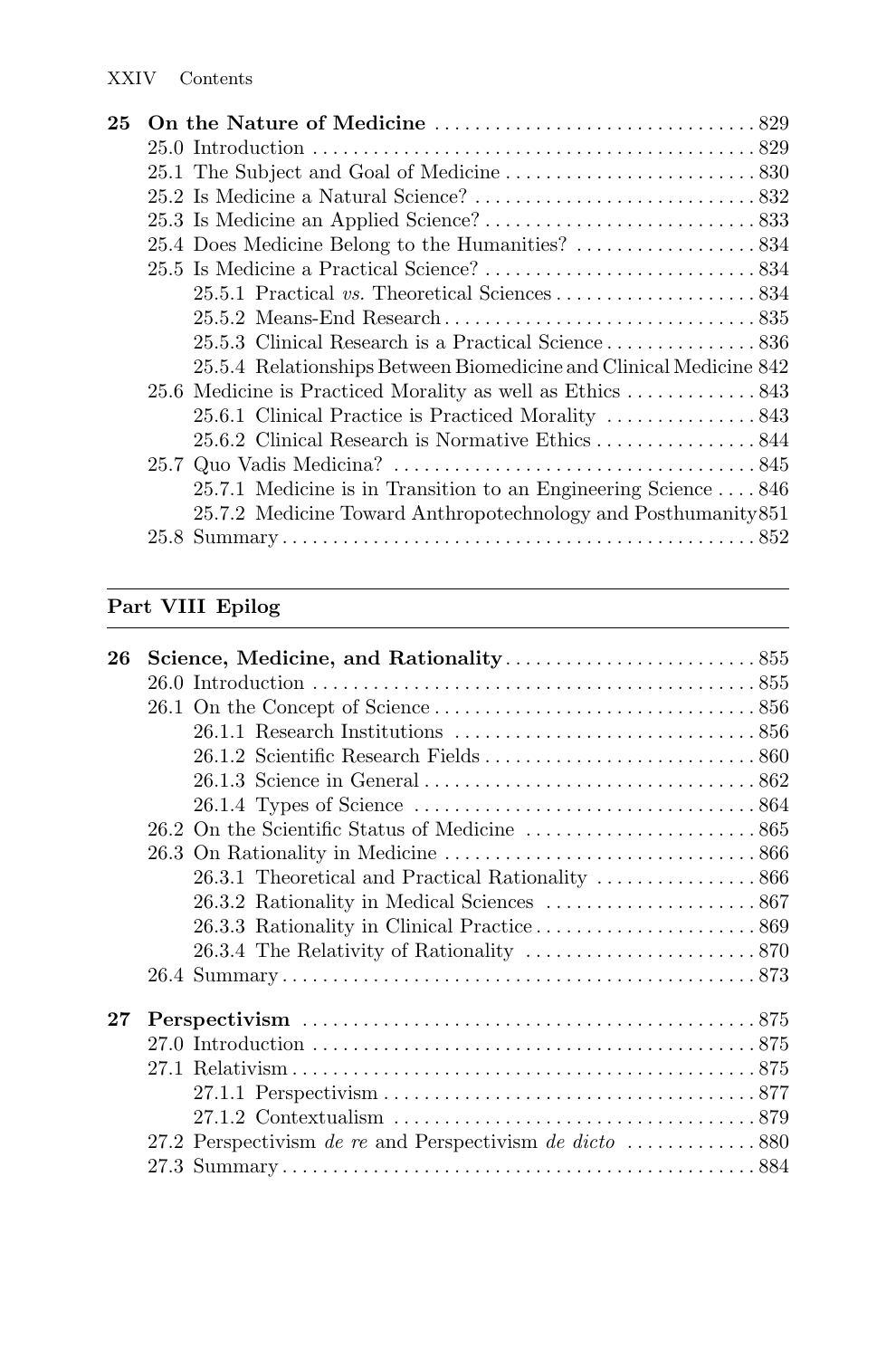|--|--|--|--|--|--|--|--|--|

# **Part IX Logical Fundamentals**

| 29.4.1 Functions are Single-Valued Relations 906                            |
|-----------------------------------------------------------------------------|
|                                                                             |
|                                                                             |
|                                                                             |
|                                                                             |
|                                                                             |
|                                                                             |
|                                                                             |
|                                                                             |
|                                                                             |
|                                                                             |
|                                                                             |
|                                                                             |
| $30.1.5$ Material and Formal Truth $\dots\dots\dots\dots\dots\dots\dots925$ |
|                                                                             |
| 30.2 Classical First-Order Predicate Logic with Identity  927               |
|                                                                             |
|                                                                             |
|                                                                             |
|                                                                             |
|                                                                             |
|                                                                             |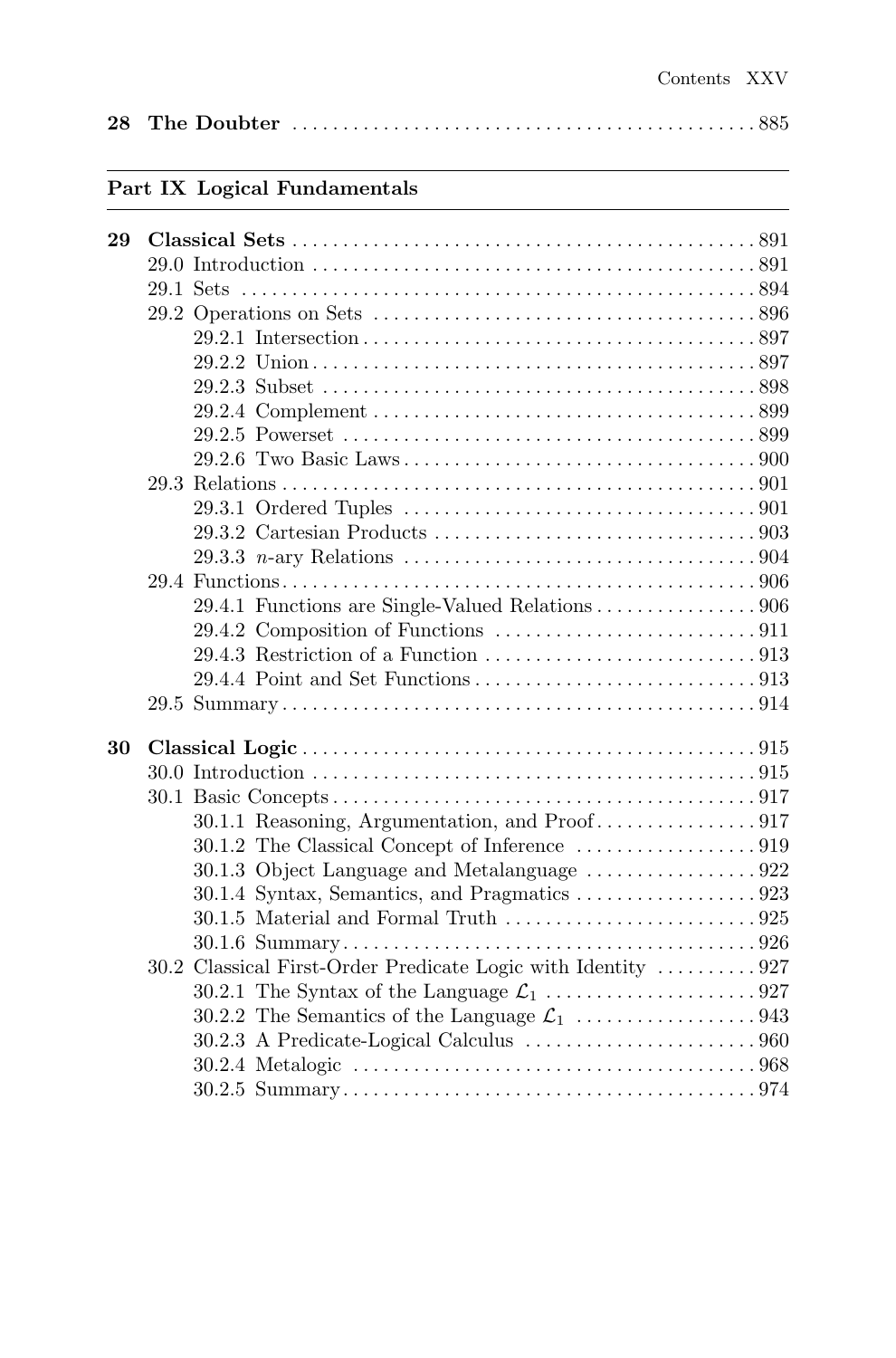| 31.1.1 Alethic Modalities and Operators983<br>31.3.1 Epistemic Modalities and Operators 1008<br>31.4.1 Temporal Modalities and Operators 1020<br>31.4.2 A Minimal System of Temporal Logic 1021<br>32 | 31 |  |  |
|-------------------------------------------------------------------------------------------------------------------------------------------------------------------------------------------------------|----|--|--|
|                                                                                                                                                                                                       |    |  |  |
|                                                                                                                                                                                                       |    |  |  |
|                                                                                                                                                                                                       |    |  |  |
|                                                                                                                                                                                                       |    |  |  |
|                                                                                                                                                                                                       |    |  |  |
|                                                                                                                                                                                                       |    |  |  |
|                                                                                                                                                                                                       |    |  |  |
|                                                                                                                                                                                                       |    |  |  |
|                                                                                                                                                                                                       |    |  |  |
|                                                                                                                                                                                                       |    |  |  |
|                                                                                                                                                                                                       |    |  |  |
|                                                                                                                                                                                                       |    |  |  |
|                                                                                                                                                                                                       |    |  |  |
|                                                                                                                                                                                                       |    |  |  |
|                                                                                                                                                                                                       |    |  |  |
|                                                                                                                                                                                                       |    |  |  |
|                                                                                                                                                                                                       |    |  |  |
|                                                                                                                                                                                                       |    |  |  |
|                                                                                                                                                                                                       |    |  |  |
|                                                                                                                                                                                                       |    |  |  |
|                                                                                                                                                                                                       |    |  |  |
|                                                                                                                                                                                                       |    |  |  |
|                                                                                                                                                                                                       |    |  |  |
|                                                                                                                                                                                                       |    |  |  |
|                                                                                                                                                                                                       |    |  |  |
|                                                                                                                                                                                                       |    |  |  |
|                                                                                                                                                                                                       |    |  |  |
|                                                                                                                                                                                                       |    |  |  |
|                                                                                                                                                                                                       |    |  |  |
|                                                                                                                                                                                                       |    |  |  |
|                                                                                                                                                                                                       |    |  |  |
|                                                                                                                                                                                                       |    |  |  |
|                                                                                                                                                                                                       |    |  |  |
|                                                                                                                                                                                                       |    |  |  |
|                                                                                                                                                                                                       |    |  |  |
|                                                                                                                                                                                                       |    |  |  |
|                                                                                                                                                                                                       |    |  |  |
|                                                                                                                                                                                                       |    |  |  |
|                                                                                                                                                                                                       |    |  |  |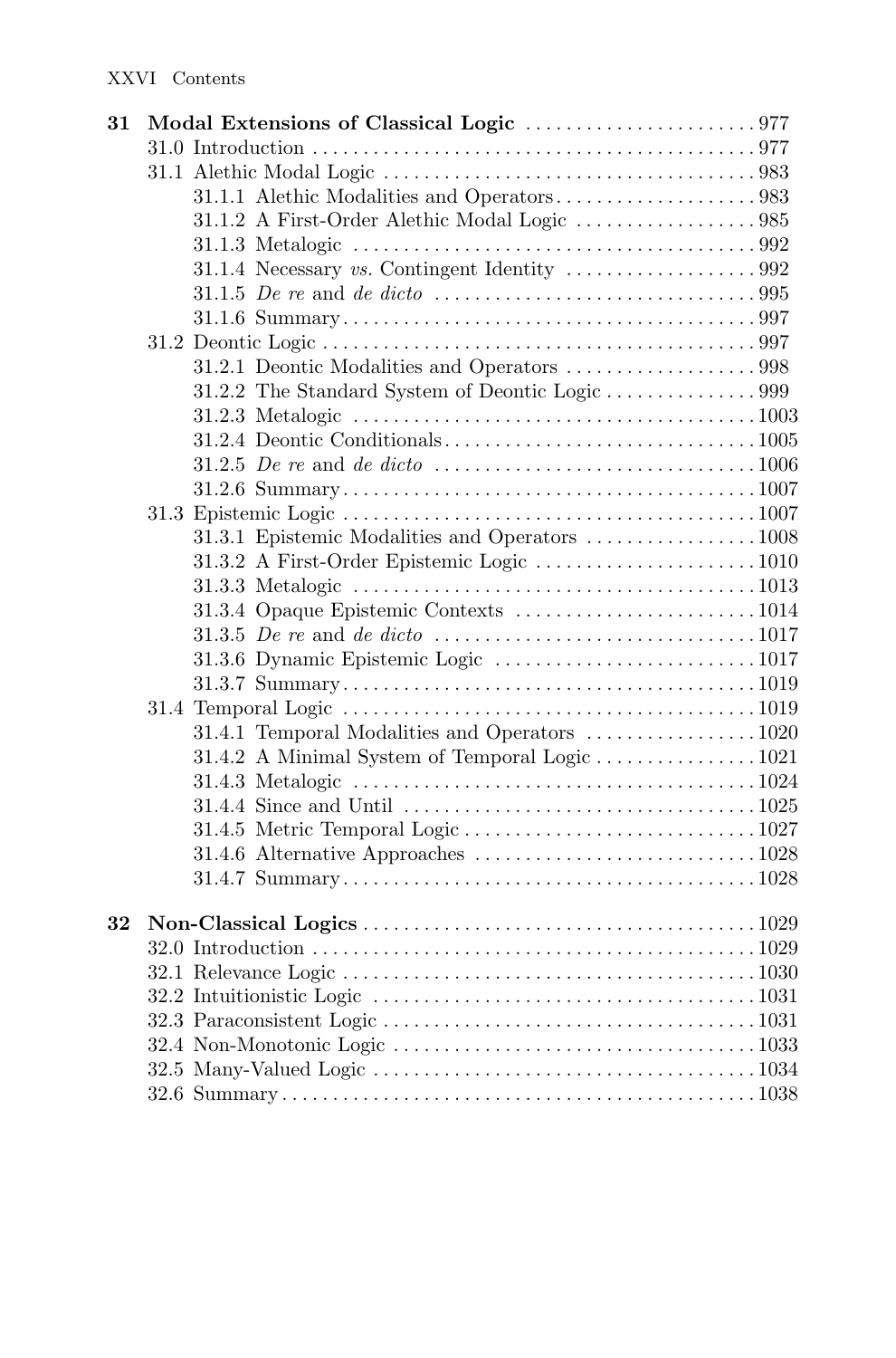| 33 |                                               |  |
|----|-----------------------------------------------|--|
|    |                                               |  |
|    |                                               |  |
|    |                                               |  |
|    |                                               |  |
|    |                                               |  |
|    |                                               |  |
|    |                                               |  |
|    |                                               |  |
|    |                                               |  |
|    |                                               |  |
|    |                                               |  |
|    |                                               |  |
| 34 |                                               |  |
|    |                                               |  |
|    |                                               |  |
|    |                                               |  |
|    |                                               |  |
|    |                                               |  |
|    | 34.2.3 Empty Fuzzy Set and Fuzzy Powerset1079 |  |
|    | 34.2.4 Degrees of Fuzziness and Clarity 1079  |  |
|    |                                               |  |
|    |                                               |  |
|    | 34.3.1 The Concept of a Fuzzy Relation 1085   |  |
|    |                                               |  |
|    |                                               |  |
|    |                                               |  |
|    |                                               |  |
|    |                                               |  |
|    |                                               |  |
|    |                                               |  |
|    |                                               |  |
|    |                                               |  |
|    |                                               |  |
|    |                                               |  |
|    |                                               |  |